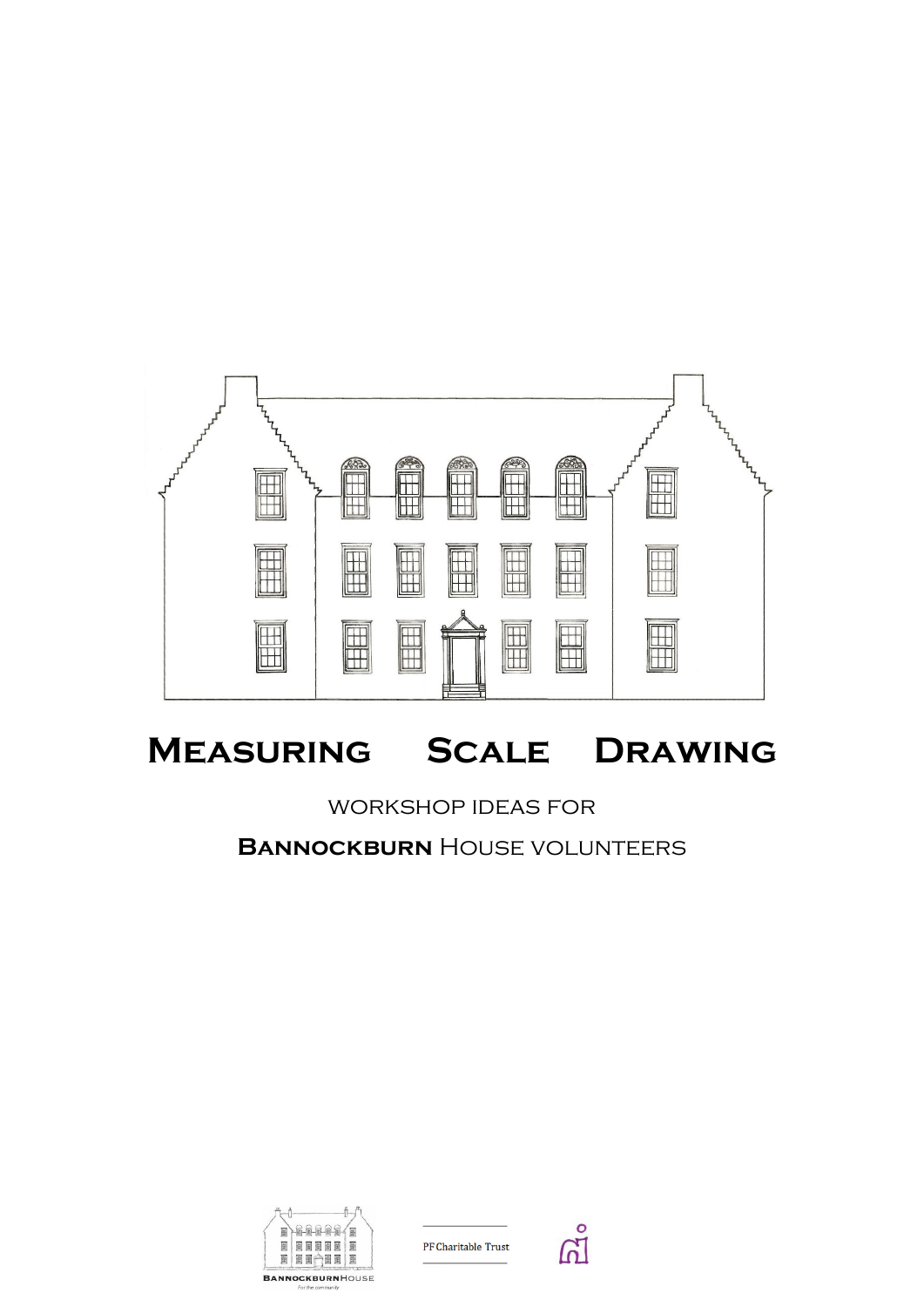# **Introduction**

This booklet contains three connected workshops which introduce basic concepts and hands-on activities of measuring buildings, understanding and using scale and drawing buildings freehand. The booklet accompanies and develops the content of the short videos introducing the workshops. The activities here complement the Bannockburn House modelmaking activity.

The workshops are intended to encourage participation, develop or refresh applied knowledge and practical skills and be enjoyable. The target audience is P5 to S2 pupils, e.g.: on average Curriculum for Excellence learning levels 2 and 3. Curriculum links at these two levels are contained in this booklet. The concepts and activities presented in each workshop provide a taster of real-life skills in a variety of work settings. The workshop ideas are also intended to be adaptable for adult learners as well as for children and young people at other learning levels.

Each workshop description begins with learning outcomes, suggestions for where to deliver the workshop and a list of equipment needed, and is followed by a series of thinking, talking and hands-on activities.

I hope this booklet proves to be helpful and useful for Bannockburn House volunteers' work with local young people, teachers and youth workers and provides a basis for adapting and creating your own workshops. If you have any questions, suggestions or feedback about this booklet or would like to discuss delivery of inperson workshops, please contact Dr Nicky Imrie at nickyimriexl8@gmail.com

# **Contents**

…………………………………………………………………………………………………………………………………………………………………………………

|    | 1. Measuring workshop              | page 2  |
|----|------------------------------------|---------|
|    | 2. Scale workshop                  | page 8  |
|    | 3. Drawing workshop                | page 11 |
|    | 4. Curriculum for Excellence links | page 13 |
| 5. | Resources                          | page 16 |



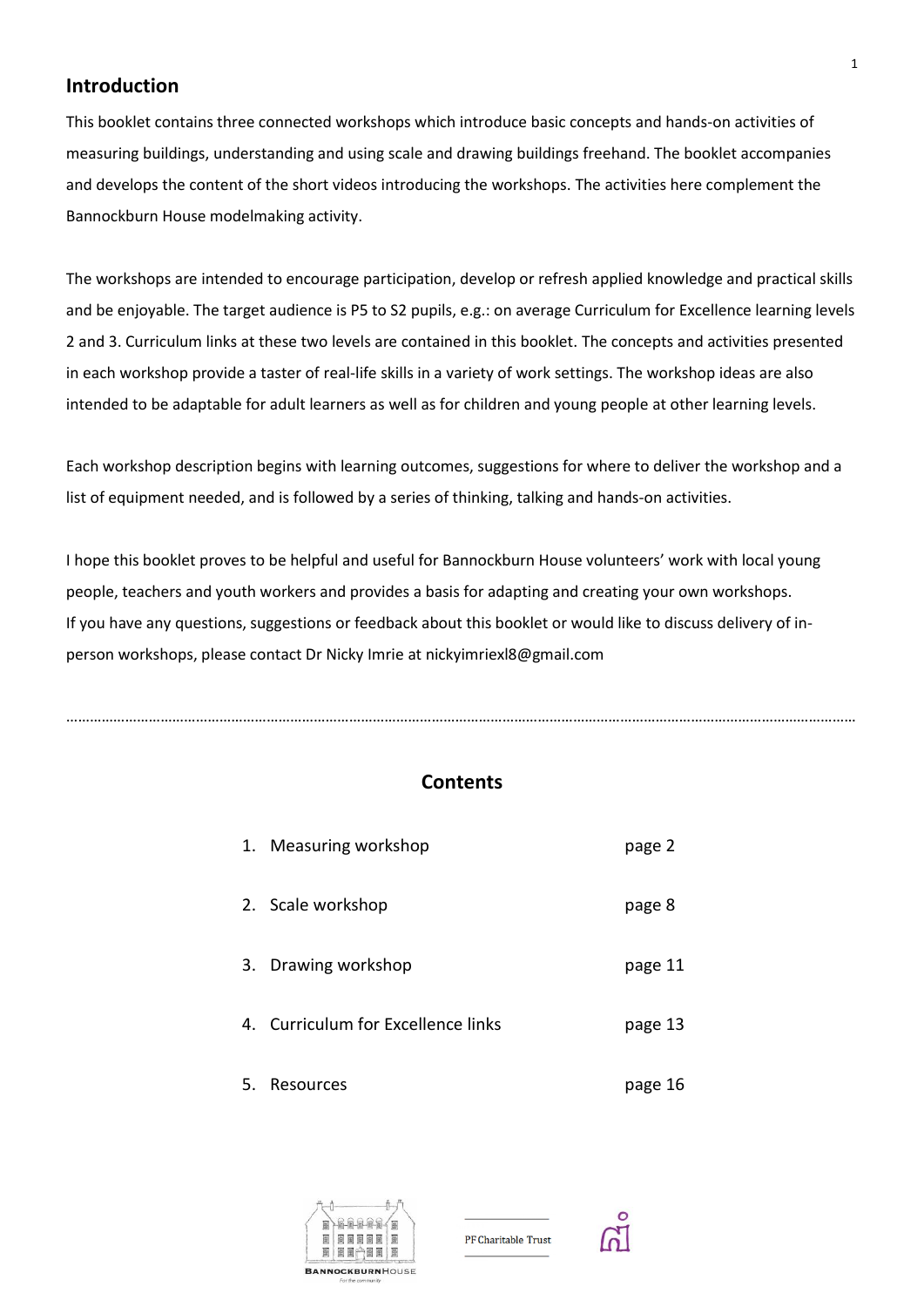# **1. Measuring**

### **Getting started**

In this workshop participants will be introduced to basic concepts and hands-on techniques for measuring buildings both outside and inside.

By the end of the workshop participants will have:

- thought and talked about locations and situations where measuring distance and height occur and what equipment and units to use
- tried out a variety of practical methods to measure distance
- measured accurately the footprint of part of Bannockburn House (or another familiar building)
- tried out practical methods and used trigonometry to calculate estimated heights

Workshop activities can take place either outdoors or in a large indoor space or both combined, depending on the time of year and weather conditions, current COVID safety regulations and numbers of participants.

Please ensure you have permission to work in your desired location(s) and have carried out a risk assessment of the workshop location.

For this workshop you will need:

- tables and chairs or clipboards
- plain and squared paper, pencils, pens, rulers, erasers
- long tape measures (30m or 50m), trundle wheels, metre sticks
- a scientific calculator; scientific functions are available in smart-phone calculators or the Google calculator
- cones
- chalk, wool or string



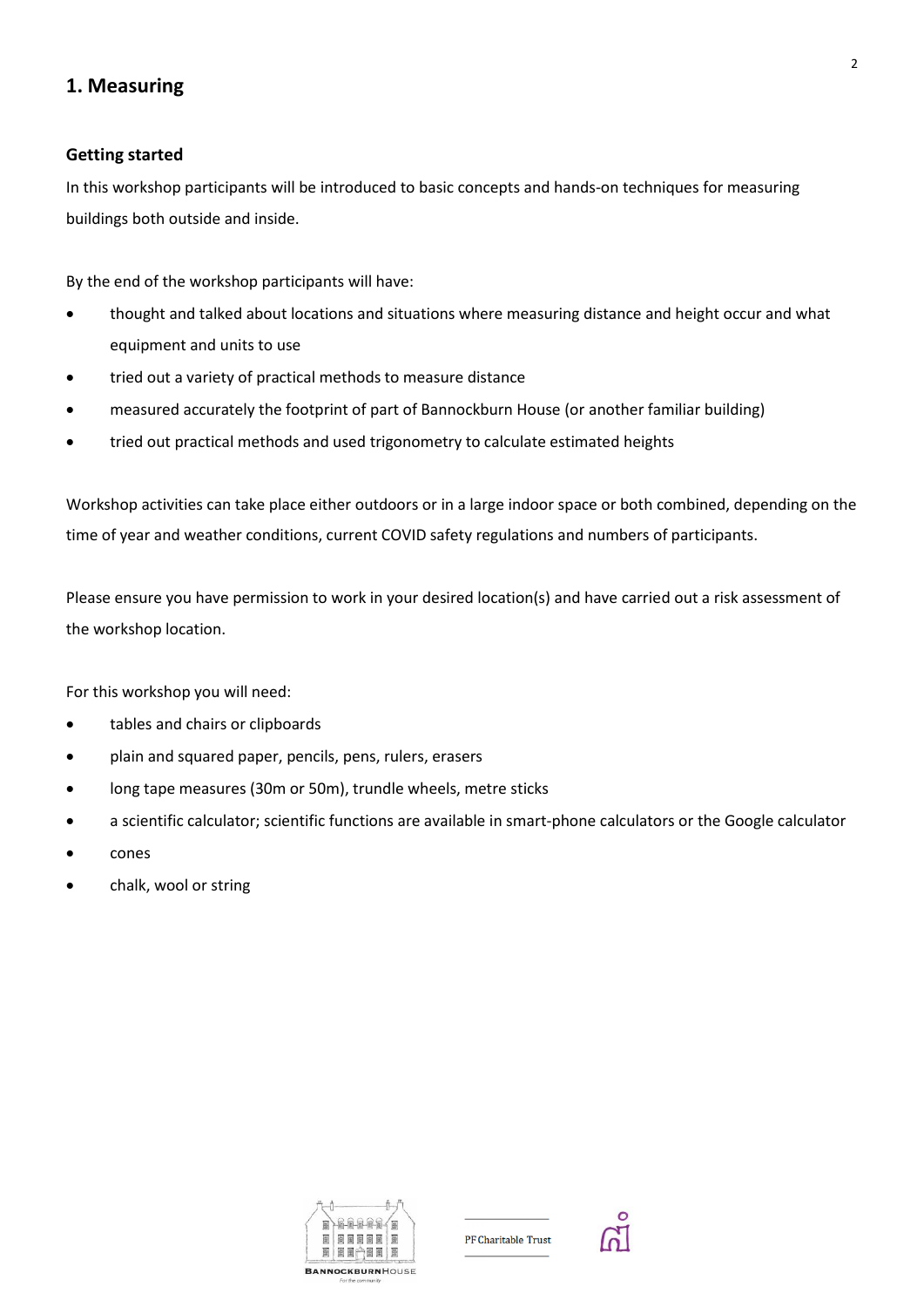### **1.1 Thinking and talking about measuring distances**

A general discussion or quiz altogether in one large group or in smaller groups. Answers to the questions could be discussed, written down or drawn. A set of flashcards displaying answers to each question could also be prepared.

### **Q: Where and when would you want to measure distance?**

### **Q: Who would want or need to measure distances?**

### **Suggested answers:**

- in school subjects such as maths, technologies (craft and design and textiles), art, geography/social studies, P.E. (throws and jumps in athletics)
- setting out a football/hockey pitch, badminton/basketball/netball court, running track
- planning a journey by public transport, car, bike, on foot, wheeling, with dogs (or cats)
- doing DIY
- working as a builder, surveyor, architect, scaffolder, roofer, joiner, electrician, plumber, bricklayer, painter and decorator, carpetfitter, gardener, landscape designer, interior designer, estate agent, farmer, forester, civil engineer, transport planner, bridge, road or railway builder, archaeologist, photographer, modelmaker
- creating a building in Minecraft or other computer/video games
- what else?

### **Q: What equipment would you use to measure distance?**

### **Suggested answers:**

- ruler, metre stick, measuring tape, trundle wheel
- trundle wheel; bike wheel or wheelchair wheel with counter attached
- on my phone using Google Maps, SatNav, Strava, many other similar apps
- disto, theodolite, laser scanner
- radar, sonar, lidar, satellites/GPS

### **Q: What units would you use and where/when would you use them?**

#### **Suggested answers:**

| millimetres        | architectural drawings, dimensions of objects in online shops, dimensions of objects in   |
|--------------------|-------------------------------------------------------------------------------------------|
|                    | museum and archive, computer and electronics components                                   |
| <b>centimetres</b> | a person's height and parts of the body, architectural drawings, dimensions of objects in |
|                    | online shops, dimensions of objects in museum and archive catalogues                      |
| metres             | a person's height and parts of the body, building and room lengths and heights, hills and |
|                    | mountains, track and swimming races, how long or high a person can jump or throw,         |
|                    | swimming pools and diving boards, DIY/contractors' materials, architectural drawings      |





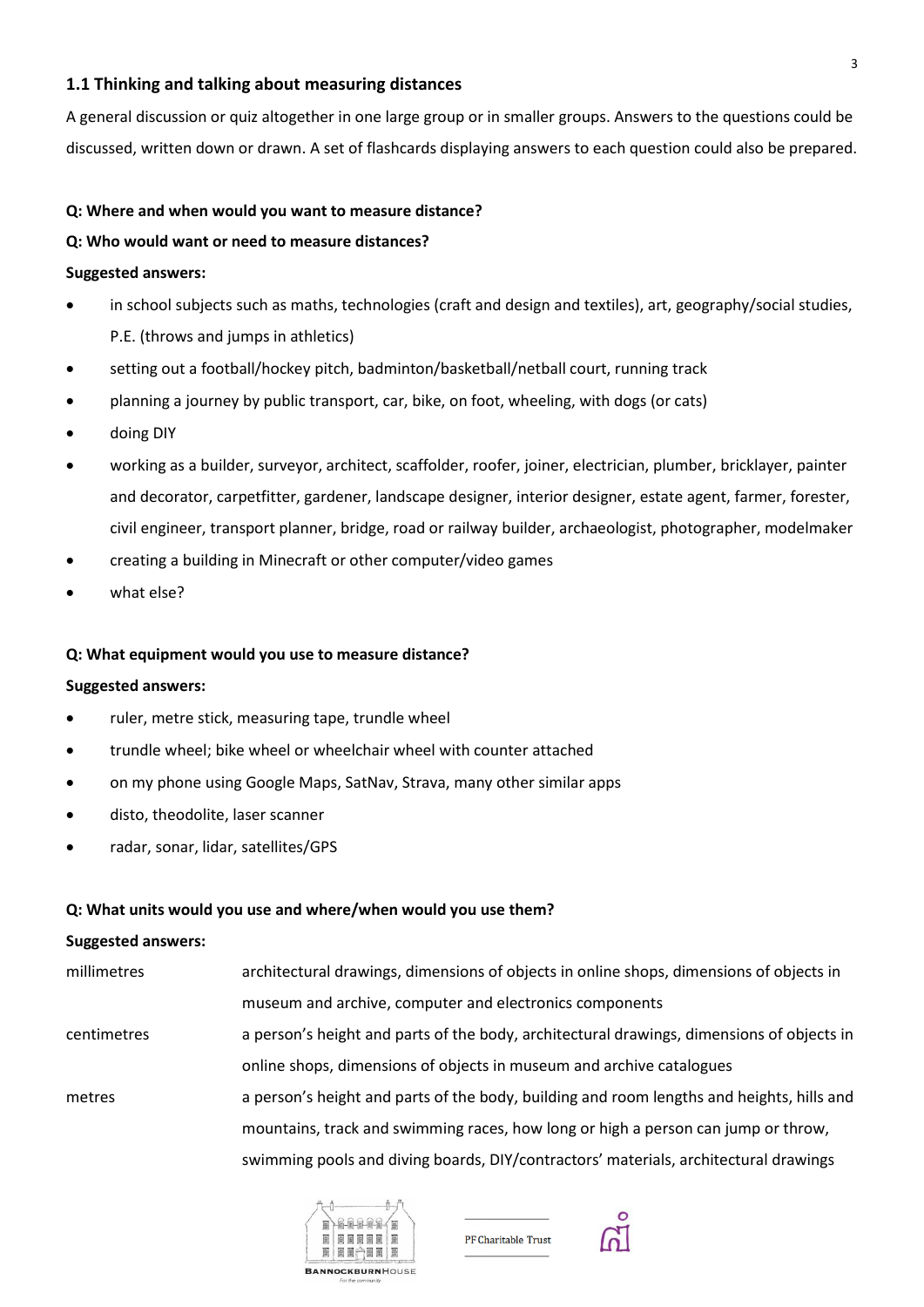| yards            | distances on streets, track and swimming races, how long or high a person can jump or |
|------------------|---------------------------------------------------------------------------------------|
|                  | throw (historically)                                                                  |
| kilometres       | journeys, bike rides, walks, road and cross-country races, parkrun                    |
| inches, feet     | a person's height, building and room lengths and heights, hills and mountains,        |
|                  | DIY/contractors' materials, architectural drawings up to 1950s (approx.)              |
| miles            | journeys, bike rides, walks, road and cross-country races                             |
| furlongs         | horse races                                                                           |
| fathoms, leagues | depth under the water/the sea                                                         |
| lightyears       | space                                                                                 |
| what else?       |                                                                                       |
|                  |                                                                                       |



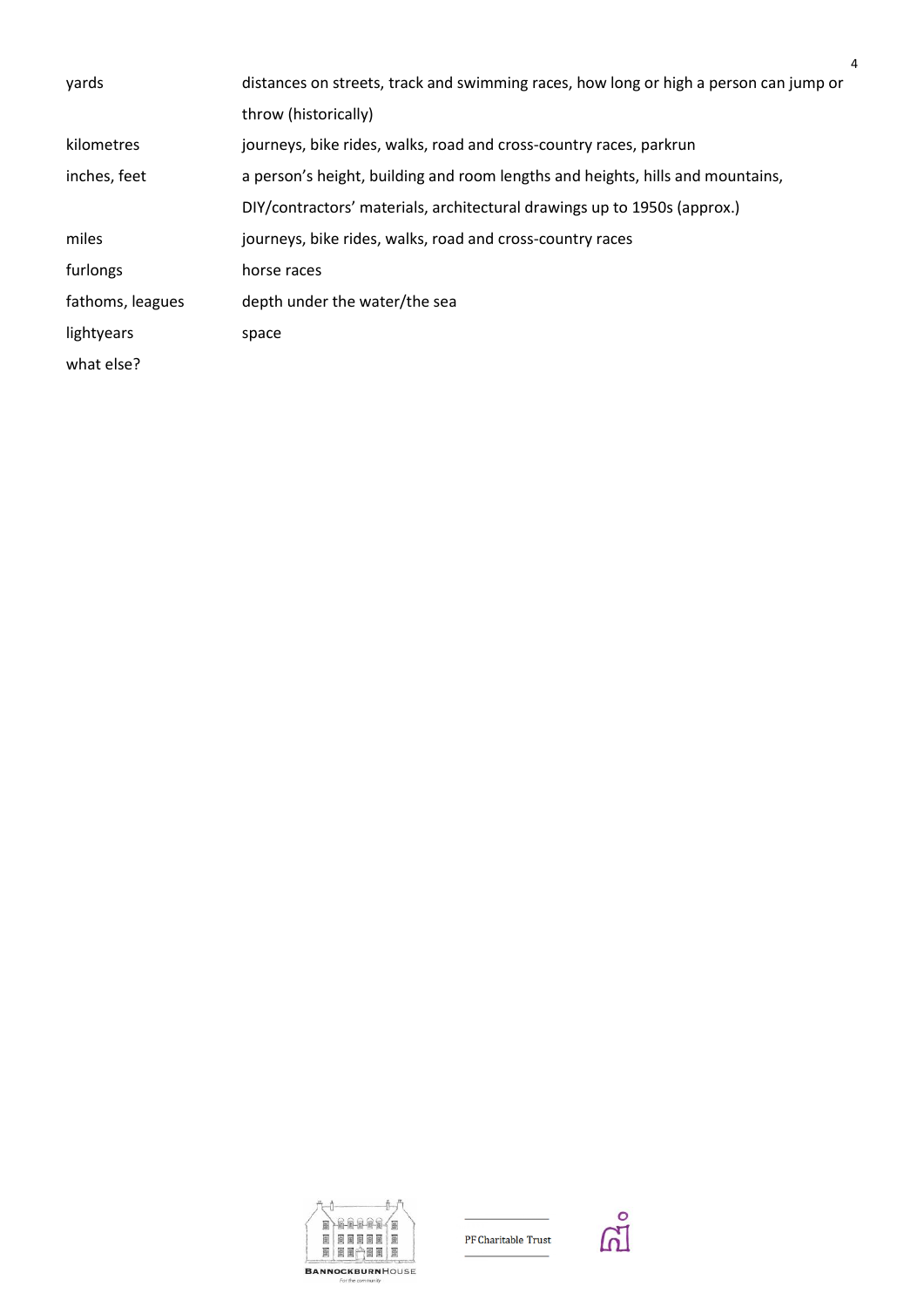## **1.2 Trying out a range of methods to measure distances**

This activity is best done in smaller groups and can take place indoors or outdoors.

- 1. set out a measured distance, i.e. 20 metres, using cones, chalk lines on tarmac/slabs or other means
- 2. groups are invited to try out 3 different ways of measuring the distance without measuring equipment, for example: using their own feet; their own strides; tip of middle finger to elbow; length of a wheelchair, any piece of equipment without measurements on it
- 3. each group writes down their different methods and their answers for each method
- 4. all the groups gather together, share their answers and discuss what worked best and what problems they encountered, such as reliability of results because of group members' different shoe sizes, stride or lowerarm lengths

# **1.3 Measuring part of your building**

This activity is best done in smaller groups.

- 1. choose part of an outdoor elevation, a large indoor space, an outdoor path or an indoor corridor. If possible, have at least two groups working at each location so results can be shared, compared and discussed
- 2. groups are invited to measure, using measuring tapes or trundle wheels etc, the distance along the elevation, along the indoor wall, the path or corridor and to make a note of the distance doors, windows or other features appear
- 3. at Bannockburn House, participants could measure the footprint (dimensions at ground level) of the entrance porch
- 4. top tip: when measuring a longer distance along a straight wall, keep a running total of the distance rather than measuring each section independently. Why not invite participants to try comparing methods and compare the results?
- 5. each group writes down their different methods and their answers for each method
- 6. all the groups gather together, share their answers and discuss what worked well and what problems they encountered



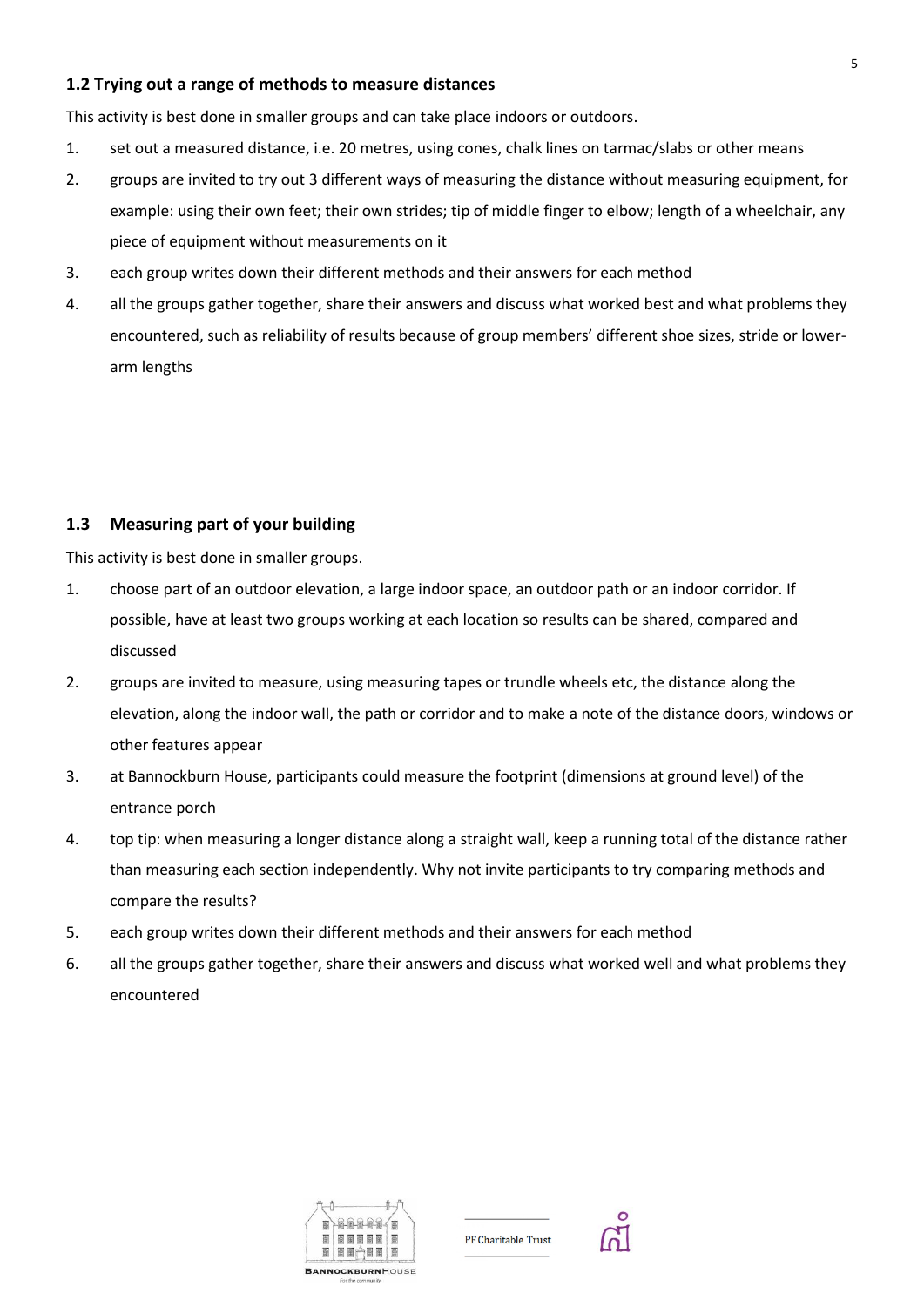### **1.4. What about measuring height?**

This activity could begin in one large group or in smaller groups.

# **1.4.1 Q: How could you measure the height of a building? Any answers at this stage regardless of safety… Suggested answers:**

- climbing scaffolding, ladders or onto the roof and dropping a tape measure down to the ground
- dropping a tape measure out of the highest window
- a drone fitted with a disto or tape measure
- a person in a hot-air balloon drops a tape measure
- acrobatics
- using architectural drawings

### **1.4.2 Q: But what about safety and if you don't have any of these options?**

Try out these two variations of the practical 'line of sight' trigonometry experiment to calculate an estimated height of a building, 'h'. Source of the experiments: *[Sciencing](https://sciencing.com/calculate-building-height-5968932.html)* website. Allocate different tasks to group members for the experiments. Be sure to measure using consistent units, i.e. metres/centimetres, throughout.

### **Variation A (see drawing A below)**

- 1. using a measuring tape, two people measure a distance away from the exterior elevation or interior wall of which you want to calculate the height, e.g,: 20m. Remember to hold the tape tight and at floor level. Write down this distance 'd' (in metres)
- 2. your chosen measurer lies down at the end of tape 20m away from the elevation/wall and looking at the building
- 3. the measurer holds a protractor on the ground and uses a 30cm ruler along their line of sight to determine the angle from the group to the top of the wall
- 4. another person confirms the angle (in maths notation 'θ', the Greek letter theta) and writes this down
- 5. now for some trigonometry: using a scientific calculator, find the 'tan' function. Then, make the following calculation: distance x tan of the angle, d x (tan θ). You can do this by first typing in distance 'd', followed by a multiplication sign, followed by pressing 'tan' and finally typing the angle 'θ'
- 6. the answer calculated is the estimated height of the building in metres, 'h'

### **Variation B (see drawing B below)**

- 1. as Variation A
- 2. your chosen measurer stands at the end of tape 20m from the elevation/wall and looking at the building
- 3. measure the height of the measurer's sight line (eyes). Write down this height, 'p' (in metres)



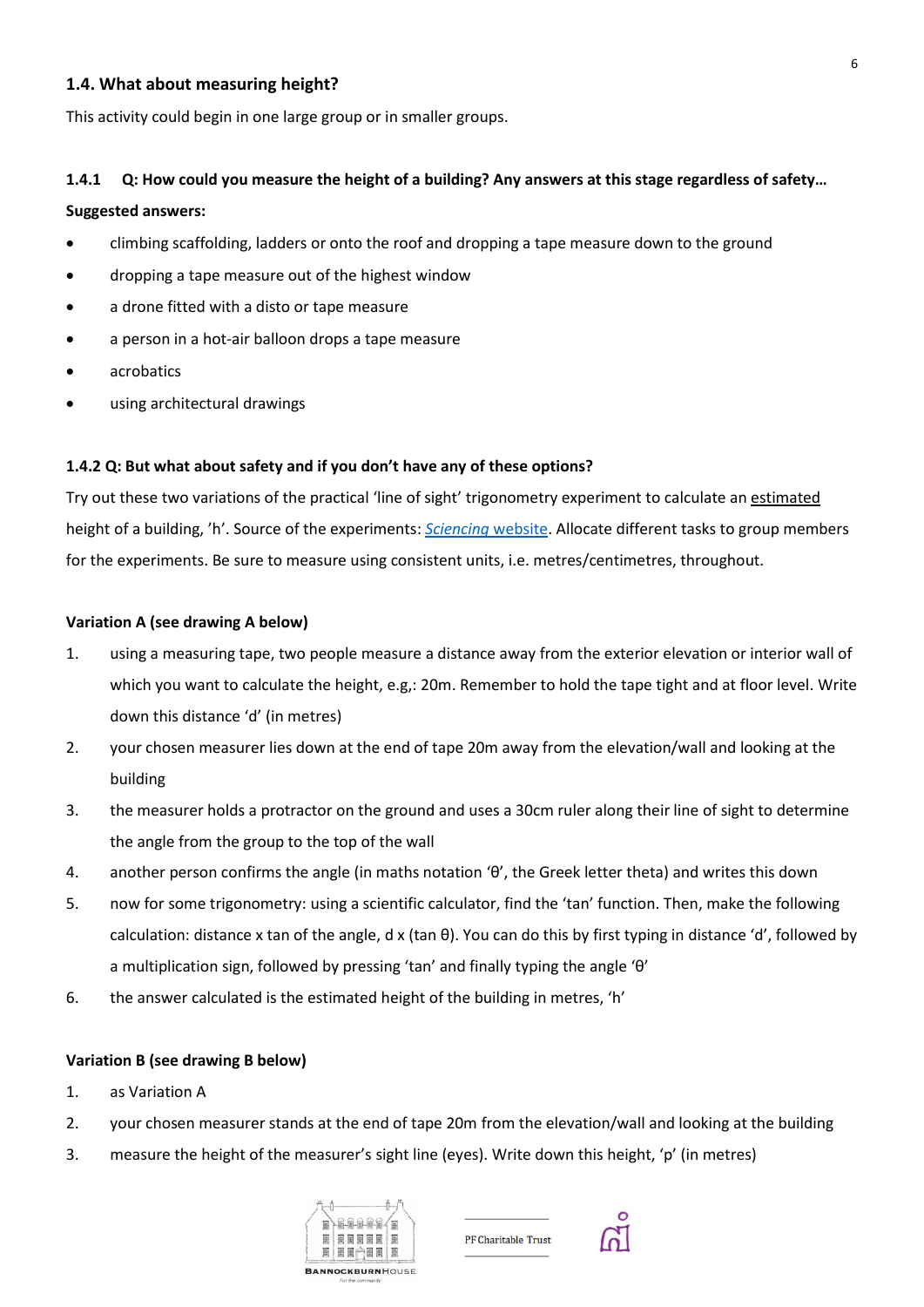- 4. the measurer holds a protractor in front of their eye ensuring the protractor is parallel with the ground. Then, using a 30cm ruler along their sight line, they determine the angle to the top of the wall
- 5. another person confirms the angle (in maths notation 'θ', the Greek letter theta) and writes this down
- 6. now for some trigonometry: using a scientific calculator, find the 'tan' function. Then, make the following calculation: distance x tan of the angle, d x (tan θ). You can do this by first typing in distance 'd', followed by a multiplication sign, followed by pressing 'tan' and finally typing the angle 'θ'
- 7. lastly, to the answer of this calculation, 'h', add the eye-line height of the measurer, 'p'
- 8. the total of this final sum, 'h' + 'p', is the estimated height of the building in metres

### **Drawing A**



Right-angle triangle ground/wall/line of sight 'd' is the distance measured from the building 'θ' is the angle measured using line of sight 'h' is the height of the building to be calculated

### **Drawing B**



Right-angle triangle ground/wall/line of sight 'd' is the distance measured from the building 'θ': angle measured using line of sight 'p': height of the person's eye line 'θ': angle measured using line of sight 'h': height of the building to calculate

Compare answers to Variation A and Variation B. Then, compare these estimated heights of the building with an accurate measurement from architectural drawings. What did you discover? How accurate are the estimates?



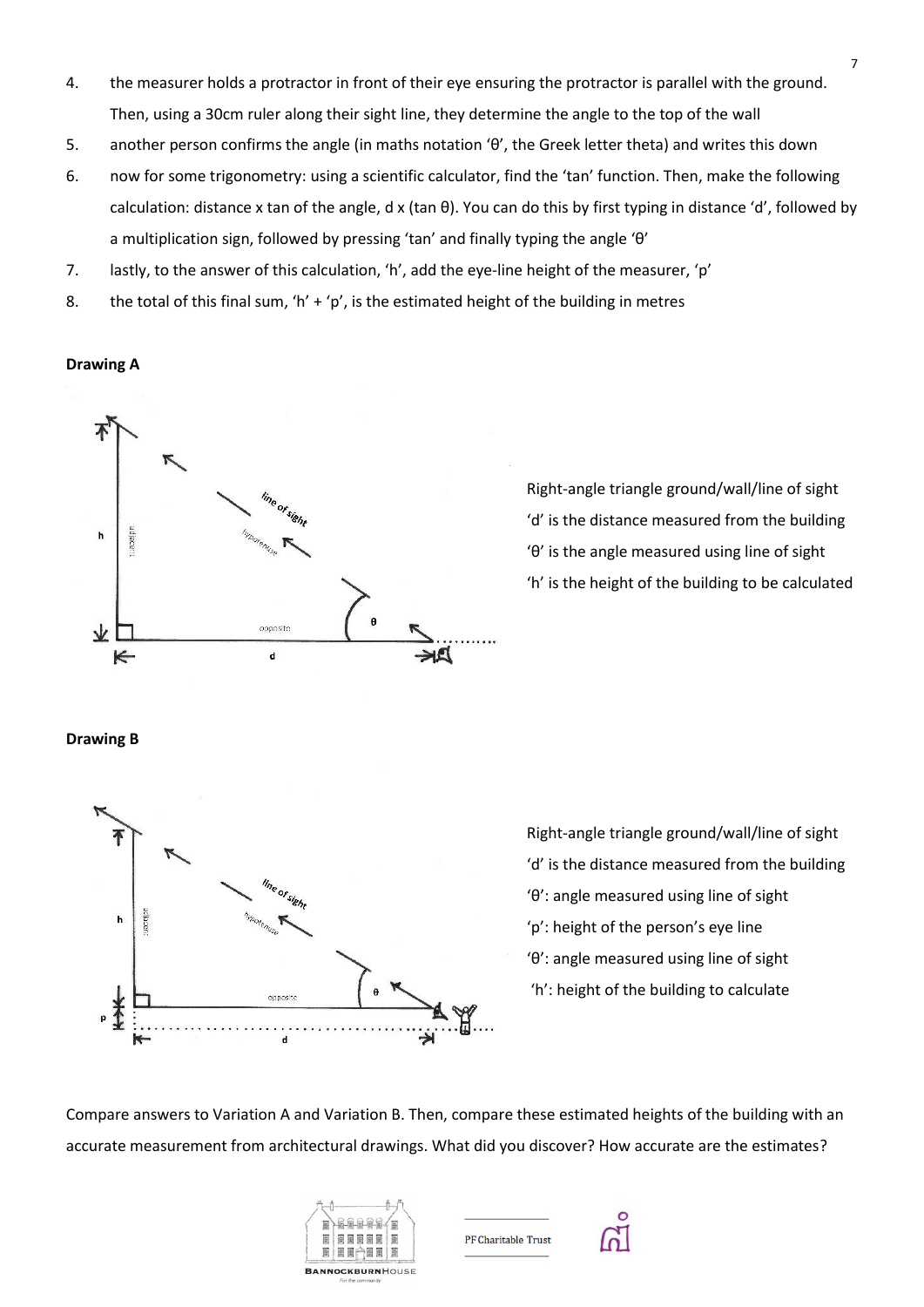# **2. Scale**

# **Getting started**

In this workshop participants will be introduced to basic concepts and hands-on techniques for calculating and using scale.

By the end of the workshop participants will have:

- learned about situations where scale is used, scales used for different purposes and what large and small scale are
- made a series of scaled shapes
- learned about using multiplication, division, fractions, decimals and percentages to understand and calculate scale
- using the measurements taken in activity 1.3 (for example, the porch of Bannockburn House) and the scale of an existing, accurate architectural drawing of the building, calculated and then drawn the measured part of the building at the correct scale

Workshop activities can take place either outdoors or in a large indoor space or both combined, depending on the time of year and weather conditions, current COVID safety regulations and numbers of participants.

Please ensure you have permission to work in your desired location(s) and have carried out a risk assessment of the workshop location.

For this workshop you will need:

- tables and chairs
- plain and squared paper, pencils, pens, rulers, erasers, scissors, sticky tape, glue
- long tape measures (30m or 50m), trundle wheels, metre sticks
- cones
- chalk, wool or string



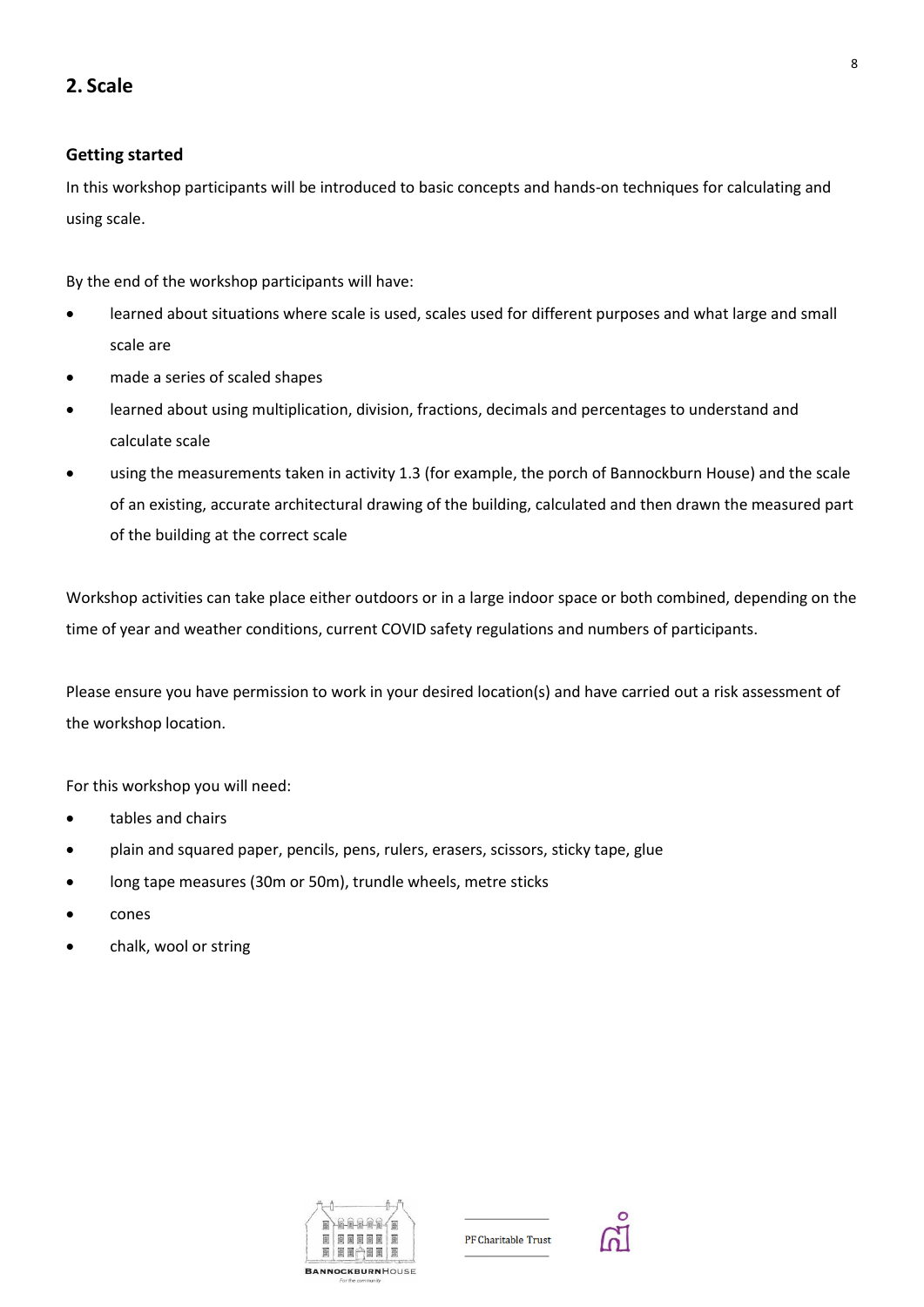### **2.1 Talking about scale**

A general discussion or quiz in large group or smaller groups using maps and drawings as prompts.

### **Q: What is 'scale' and why do we need it?**

### **Suggested answers/discussion points:**

- here, we are talking about the ratio (difference and relationship in proportion) between the size of a real object, building, landscape or town etc and how it is displayed on a paper or digital map, physical or digital model, paper or digital drawing or plan. It isn't possible to draw landscapes, towns, buildings at full size on paper or using drawing software; they wouldn't fit!
- we're not talking about weighing equipment, a series of musical notes, or fish and reptile skins or roof slate that look like them
- smaller scales are mostly used for maps and models of towns and landscapes, for example: 1:10,000, 1:5000, 1:2500, 1:1250. (These are known as smaller scales because the fraction of the original thing is small, i.e. 1/10,000<sup>th</sup>.)
- a range of larger scales are mostly used for drawings and models of buildings and their details, and designed objects: 1:200 - the scale of the Bannockburn House model - 1:100, 1:50, 1:10, 1:5, 1:2, even 1:1. (These are known as larger scales because the fraction of the original building or object etc is larger than for maps etc, i.e.  $1/100^{\text{th}}$  or  $1/20^{\text{th}}$ .)
- if you use map websites or apps, the scale changes when you zoom in or zoom out: zooming in/getting closer = larger scale; zooming out/moving further away = smaller scale.

Take a look at a selection of drawings and maps of Bannockburn House and its surroundings. Explore the size of area covered and the level of detail shown in each drawing/map and compare between. Participants could write down their answers or simply talk and share their answers. Suggested drawings and maps:

G. D. Hay, ground + first-floor plans, north elevation, 1956 <https://canmore.org.uk/collection/464237> HES ground-floor plan, 2017, 1:100 scale <https://canmore.org.uk/collection/1578040> Ordnance Survey map, 3rd edition, Stirlingshire nXVII.SE, 1913/1922, 6 inches to the mile <https://maps.nls.uk/view/75676209>

Ordnance Survey map, 3rd edition, Stirlingshire nXVII.15, 1913/1918, 25 inches to the mile <https://maps.nls.uk/view/82906659>

You may download for free low-resolution copies of drawings from *Canmore* or extracts of maps from the *National Library of Scotland Maps website* for personal-research and educational purposes.





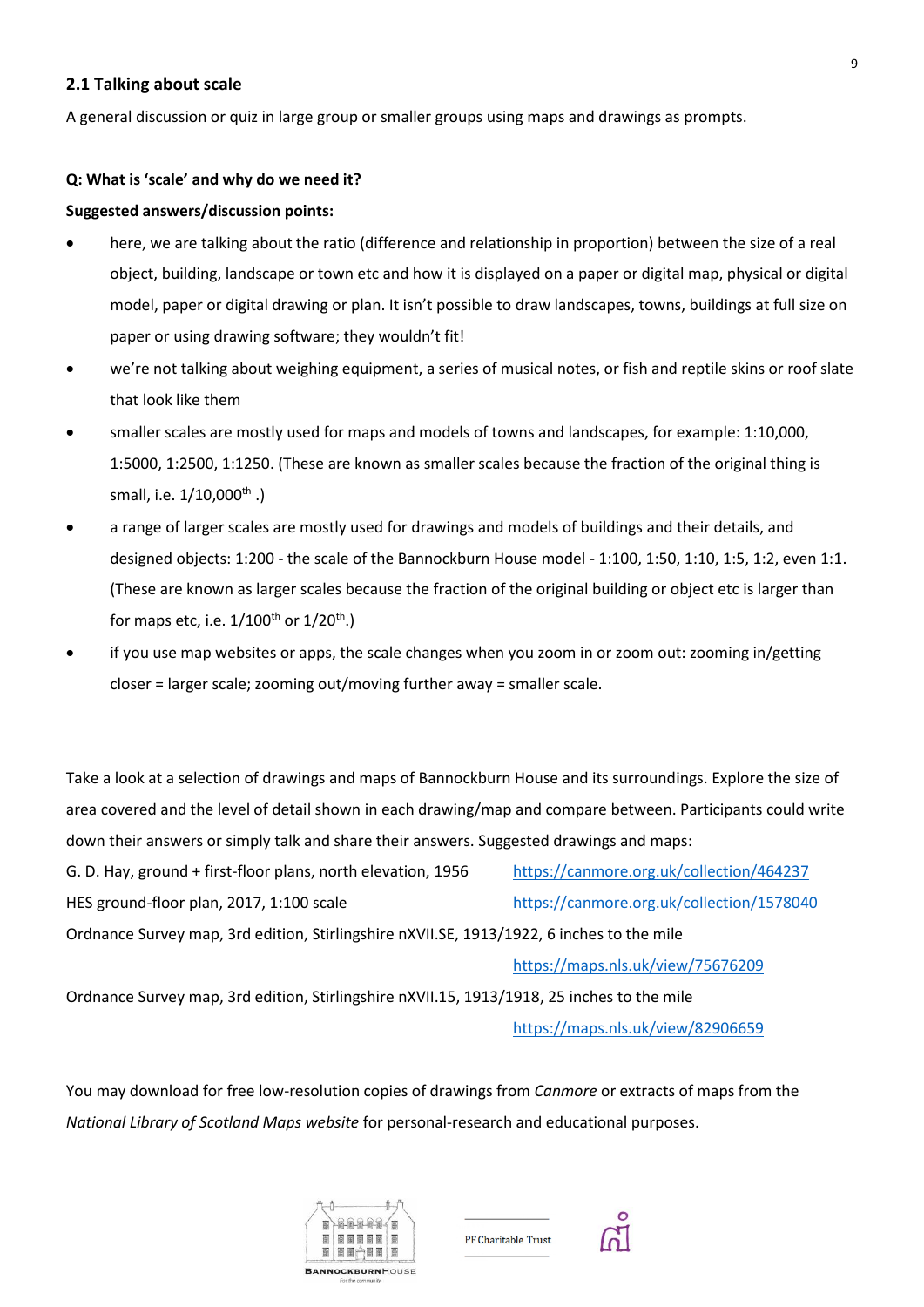# **2.2 Exploring and understanding scale practically**

These activities are best suited to smaller groups. Gather all participants together following each activity to share and compare their experiences.

### **Proportional paper shapes**

- 1. use squared paper, pens/pencils, rulers, scissors and sticky tape or glue to create a series of simple shapes which are in proportion with each other
- 2. begin by drawing, cutting out and sticking together when needed a 5x5 square, then a 10x10 square, 20x20 square, continuing to 50x50 or 100x100 square and beyond. Write the size of each square on it
- 3. then, the scale of each square can be worked out in relation to the others using times-tables and simple division. Taking the 5x5 square as the starting point, the 10x10 square would be 1:2 scale in relation to it, the 20x20 would be 1:4, 50x50 would be 1:10, 100x100 would be 1:20 etc
- 4. the relationships between the different-sized squares could also be explored in terms of fractions, decimals and percentages. For example, the 5x5 square is  $1/10<sup>th</sup>$  or 0.1 or 10% of the 50x50 square
- 5. explore different, simple shapes such as rectangles and right-angled triangles, and the 'H-shaped' plan of Bannockburn House, and using a selection of different scales

### **Drawing or marking out proportional shapes**

- 1. use a metre stick or tape measures, chalk or string/wool
- 2. following steps 2 and 3 above, except shapes are drawn on the ground outdoors in chalk or marked out using string wool or other material to hand either outdoors or indoors (NB: string/wool won't provide perfect straight lines unless metal tent pegs or similar or heavy cones are used.)
- 3. participants could also use their own feet as a unit of measurement instead of using a metre stick or tape measure. (Ensure the same person's feet are used through out the activity!)

### **2.3 Making a scale drawing**

- 1. use the measurements gathered in measuring activity 1.3, for example the footprint of the Bannockburn House porch and adjacent walls, and an existing scale drawing of your building, to create your own scale drawing. You could use the plan of the Bannockburn House paper model which does not include the porch. The scale of the model drawings is 1:200
- 2. before you begin drawing, take time to work out all the dimensions you measured in activity 1.3 at the chosen scale before beginning to draw using simple division. If you are adding the Bannockburn House porch to the plan drawing of the model, divide each of your measurements by 200
- 3. use squared paper, a scale ruler, a regular ruler and a set square to help you with your drawing





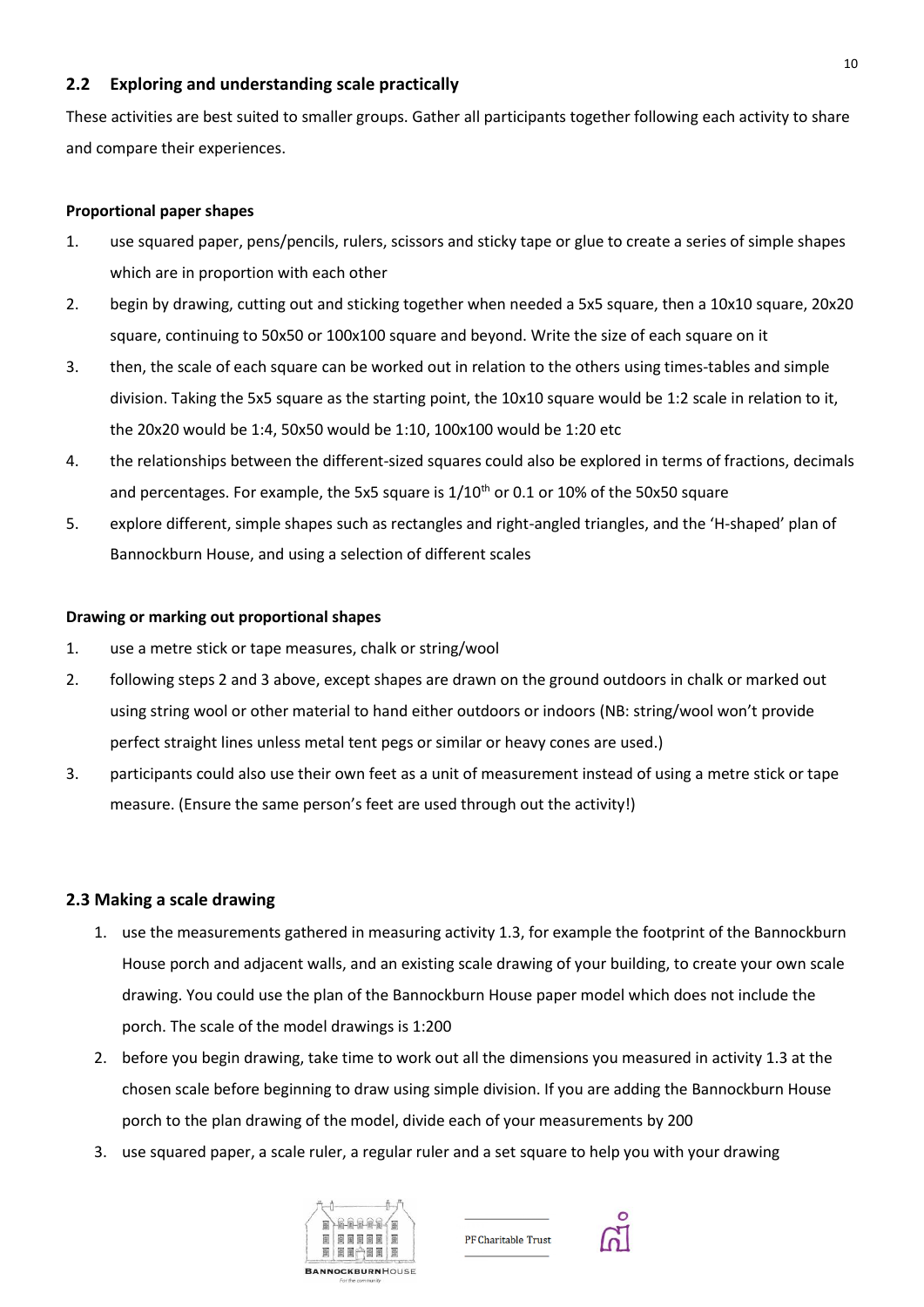# **3. Drawing a building**

### **Getting started**

In this workshop participants will be introduced to hands-on techniques for drawing buildings freehand.

By the end of the workshop participants will have:

- taken time to look carefully at a building they know well to understand its basic shapes and proportions and the arrangement of features and details
- tried out drawing freehand the basic shapes, proportions, features and details of the building
- learned a step-by-step approach to putting a freehand drawing together
- felt encouraged to practise freehand drawing regularly and record their own development and achievements. Practice makes progress!
- felt encouraged towards the belief that everyone really can draw!

Workshop activities can take place either outdoors or in a large indoor space or both combined, depending on the time of year and weather conditions, current COVID safety regulations and numbers of participants.

Please ensure you have permission to work in your desired location(s) and have carried out a risk assessment of the workshop location.

For this workshop you will need:

- tables and chairs or clipboards
- plain paper, pencils, erasers, coloured pencils, felt pens, crayons, chalk etc
- the building or interior in front of you as well as photos
- plenty of time!



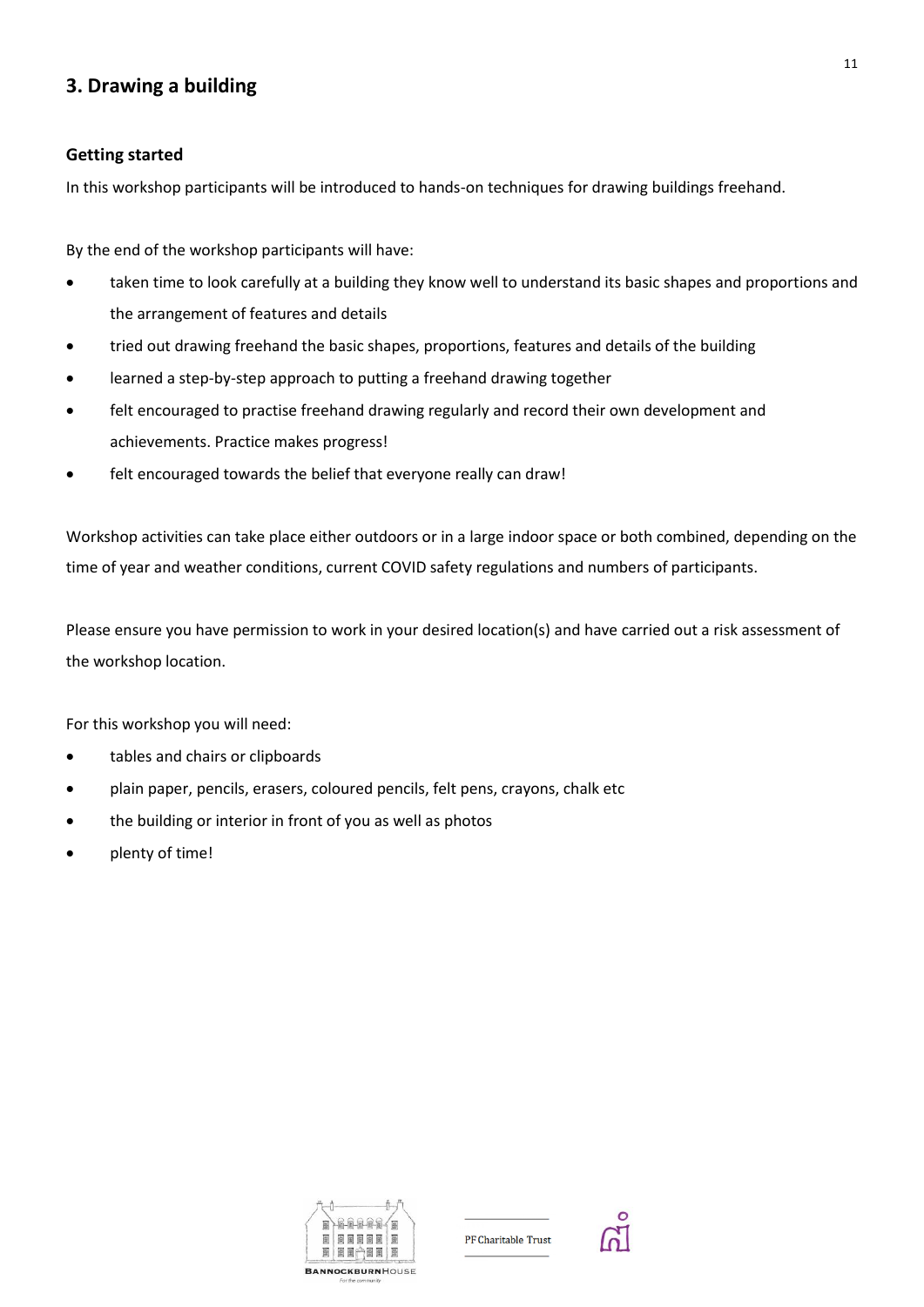# **3.1 Getting to know the building**

Start with an elevation (side) of a building you know well.

- 1. take time to look carefully and thoroughly at your building in person and/or at photos of it
- 2. take your own photos of the building
- 3. when looking and photographing, start with the big picture, the overall shapes and their proportions, how they fit together, how features are arranged and then work down to the small details

# **3.2 Looking and sketching**

On separate sheets of paper or in a sketchbook, put pencil to paper.

- 1. begin with the basic shapes of the elevation, for example squares, rectangles and triangles
- 2. then, the smaller shapes such as doors, windows, chimneys etc and how they are arranged in relation to each other – you can use your fingers, thumbs and pencil/pen to work out the spacing of features
- 3. finally, the smaller details individually

### **"Practice makes progress"**

Top tip: practise sketching out the shapes and details regularly at different sizes, using different pencils and pens, to build up your own confidence and proficiency. If you like, keep a sketchbook and date your drawings so that you can keep a record of your own progress.

### **3.3 Putting a drawing together**

When you feel ready, move on to drawing a complete elevation. Use light lines at first and then firm in the lines when you are happy with your drawing.

- 1. as before, start with the basic shapes of the elevation
- 2. then, the smaller shapes such as doors, windows, chimneys
- 3. finally, the smaller details

Take time regularly, perhaps with others, to draw out the shapes and details that make up the elevation as well as the complete elevation.

To represent the textures of building materials you could add colour and a variety of lines, dots etc, and add shading to represent shadows cast by different parts of the building.

Keep practising and enjoy drawing!  $\circled{c}$ 



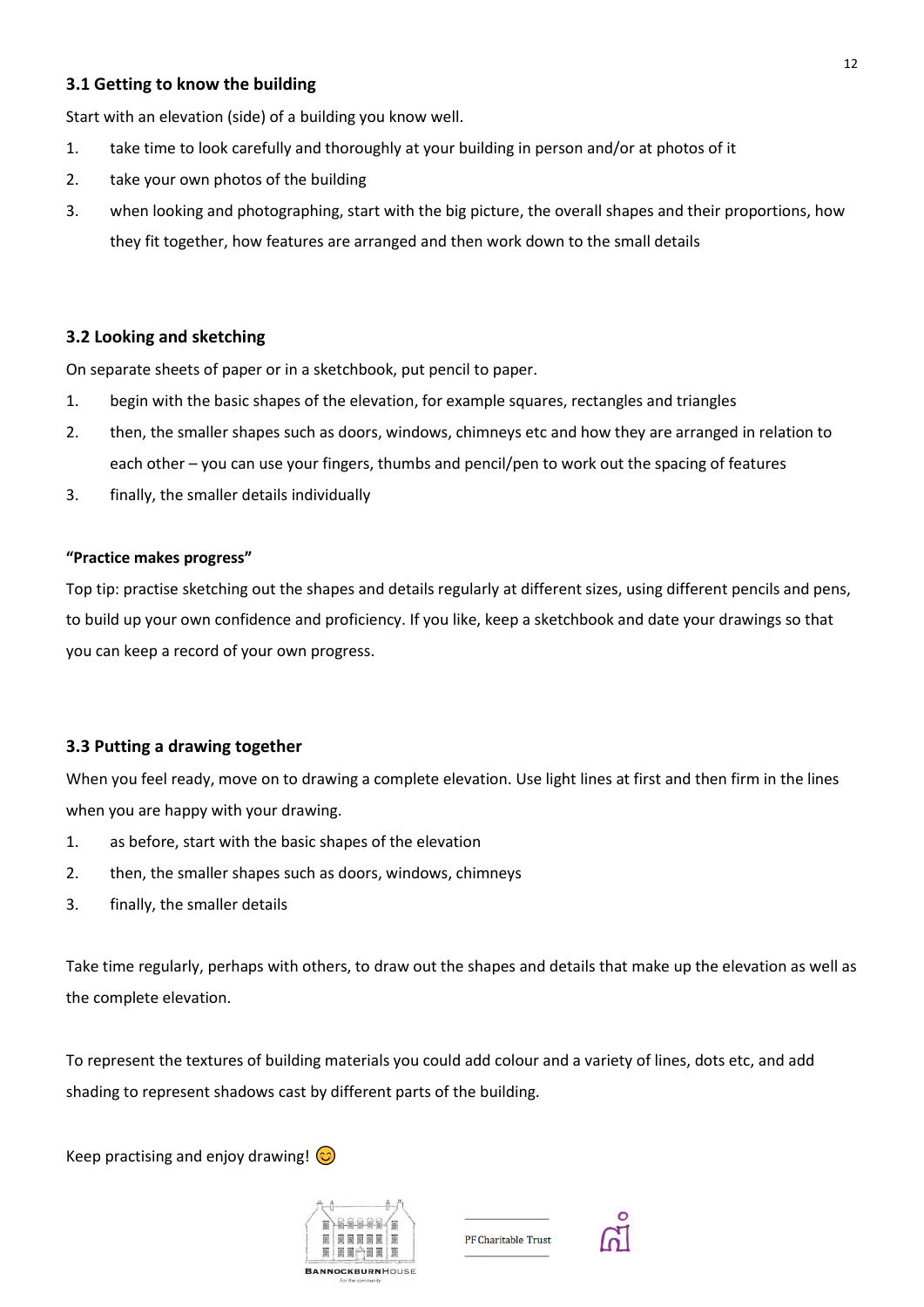# **4. Curriculum for Excellence links**

The Measuring, Scale and Drawing workshop and Bannockburn House modelmaking activities can fulfil *Curriculum for Excellence Experiences and Outcomes at* learning levels 2 and 3, i.e. P5 to P7 and S1 and S2. The following information should prove useful when planning workshops with teachers and youth workers. Please consult the linked documents for Early Years, level 1 (P1 to P3) and level 4 (S3 and S4) Experiences and Outcomes.

### **Maths and Numeracy Experiences and Outcomes**

<https://education.gov.scot/Documents/numeracy-maths-eo.pdf>

### **Number, money, measure**

### *Fractions, decimal fractions and percentages, including ratio and proportion*

| <b>MNU 2-07a</b> | I have investigated the everyday contexts in which simple fractions, percentages or       |
|------------------|-------------------------------------------------------------------------------------------|
|                  | decimal fractions are used and can carry out the necessary calculations to solve related  |
|                  | problems.                                                                                 |
| <b>MNU 2-07b</b> | I can show the equivalent forms of simple fractions, decimal fractions and percentages    |
|                  | and can choose my preferred form when solving a problem, explaining my choice of          |
|                  | method.                                                                                   |
| <b>MTH 2-07c</b> | I have investigated how a set of equivalent fractions can be created, understanding the   |
|                  | meaning of simplest form, and can apply my knowledge to compare and order the most        |
|                  | commonly used fractions.                                                                  |
| <b>MNU 3-07a</b> | I can solve problems by carrying out calculations with a wide range of fractions, decimal |
|                  | fractions and percentages, using my answers to make comparisons and informed              |
|                  | choices for real-life situations.                                                         |
| MTH 3-07b        | By applying my knowledge of equivalent fractions and common multiples, I can add and      |
|                  | subtract commonly used fractions.                                                         |
| MTH 3-07c        | Having used practical, pictorial and written methods to develop my understanding, I can   |
|                  | convert between whole or mixed numbers and fractions.                                     |

#### **Number, money, measure**

### *Measurement*

MNU 2-11a I can use my knowledge of the sizes of familiar objects or places to assist me when making an estimate of measure. MNU 2-11b I can use the common units of measure, convert between related units of the metric

system and carry out calculations when solving problems.





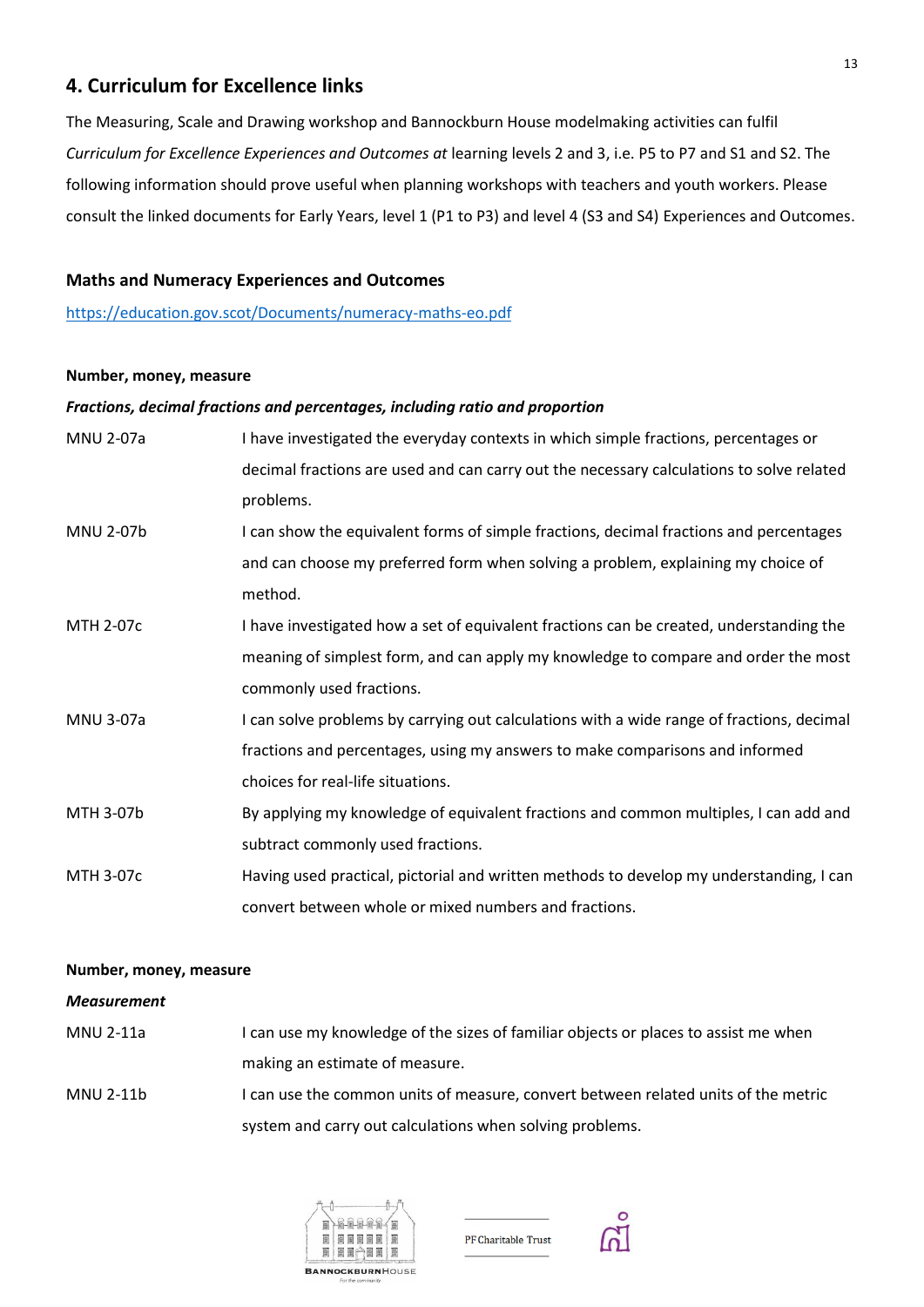| <b>MNU 2-11c</b> | I can explain how different methods can be used to find the perimeter and area of a    |
|------------------|----------------------------------------------------------------------------------------|
|                  | simple 2D shape or volume of a simple 3D object.                                       |
| MNU 3-11a        | I can solve practical problems by applying my knowledge of measure, choosing the       |
|                  | appropriate units and degree of accuracy for the task and using a formula to calculate |
|                  | area or volume when required.                                                          |
| MTH 3-11b        | Having investigated different routes to a solution, I can find the area of compound 2D |
|                  | shapes and the volume of compound 3D objects, applying my knowledge to solve           |
|                  | practical problems.                                                                    |

# **Shape, position and movement**

# *Properties of 2D shapes and 3D objects*

| MTH 2-16a | Having explored a range of 3D objects and 2D shapes, I can use mathematical language  |
|-----------|---------------------------------------------------------------------------------------|
|           | to describe their properties, and through investigation can discuss where and why     |
|           | particular shapes are used in the environment.                                        |
| MTH 2-16b | Through practical activities, I can show my understanding of the relationship between |
|           | 3D objects and their nets.                                                            |
| MTH 2-16c | I can draw 2D shapes and make representations of 3D objects using an appropriate      |
|           | range of methods and efficient use of resources.                                      |
| MTH 3-16a | Having investigated a range of methods, I can accurately draw 2D shapes using         |
|           | appropriate mathematical instruments and methods.                                     |

# **Shape, position and movement**

### *Angle, symmetry and transformation*

| MTH 2-17b   | I can accurately measure and draw angles using appropriate equipment, applying my        |
|-------------|------------------------------------------------------------------------------------------|
|             | skills to problems in context.                                                           |
| MTH 2-17d   | Having investigated where, why and how scale is used and expressed, I can apply my       |
|             | understanding to interpret simple models, maps and plans.                                |
| MTH 3-17b   | Having investigated navigation in the world, I can apply my understanding of bearings    |
|             | and scale to interpret maps and plans and create accurate plans, and scale drawings of   |
|             | routes and journeys.                                                                     |
| MTH 3-17c   | I can apply my understanding of scale when enlarging or reducing pictures and shapes,    |
|             | using different methods, including technology.                                           |
| MTH 2-18a & | I can use my knowledge of the coordinate system to plot and describe the location of a   |
| MTH 3-18a   | point on a grid.                                                                         |
| MTH 2-19a & | I can illustrate the lines of symmetry for a range of 2D shapes symmetrical pictures and |
| MTH 3-19a   | and patterns.                                                                            |
|             |                                                                                          |



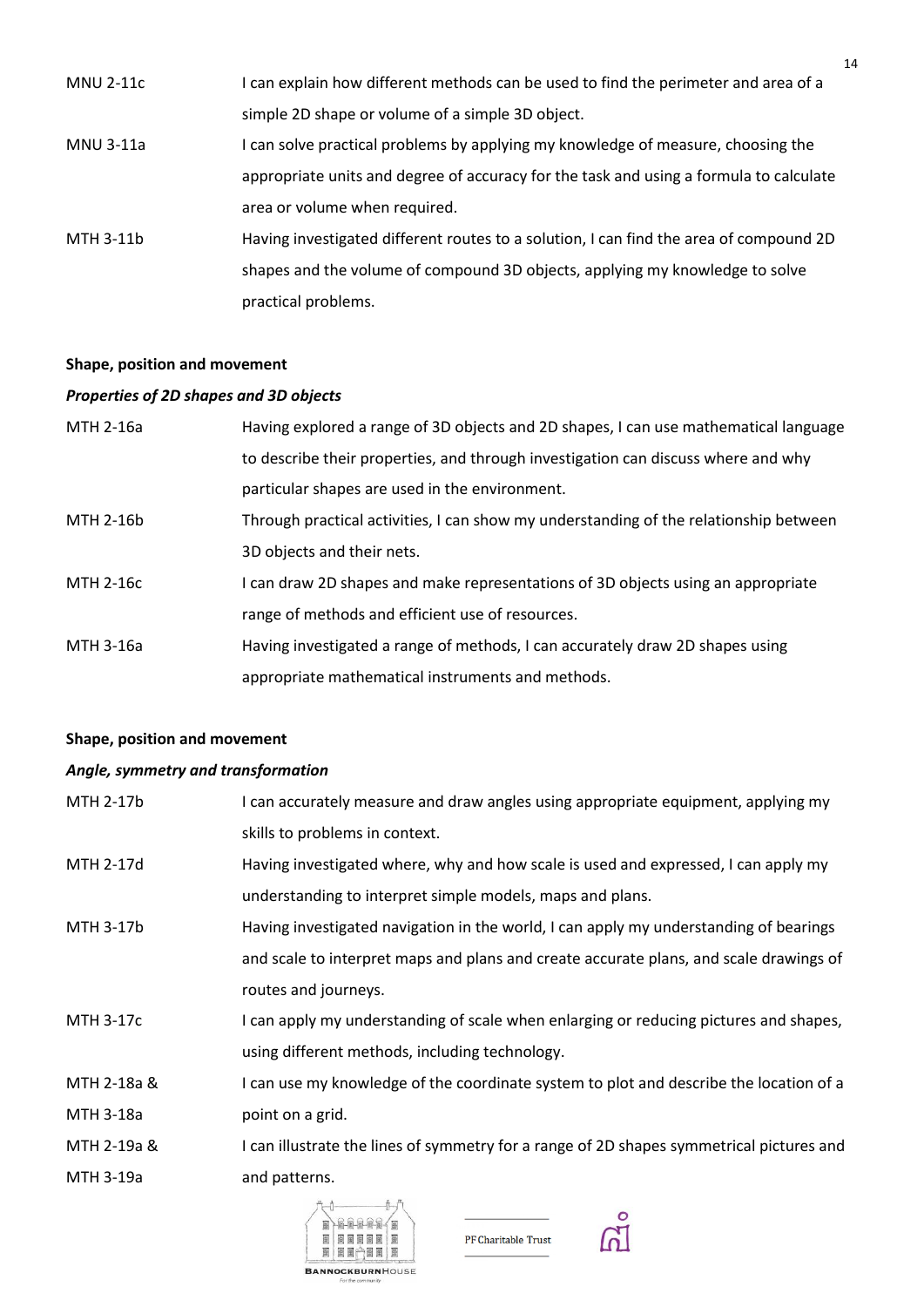### **Expressive Arts (Art) Experiences and Outcomes**

#### <https://education.gov.scot/Documents/expressive-arts-eo.pdf>

| EXA 2-04a | Through observing and recording from my experiences across the curriculum, I can |
|-----------|----------------------------------------------------------------------------------|
|           | create images and objects which show my awareness and recognition of detail.     |
| EXA 3-04a | Through observing and recording, I can create material that shows accuracy of    |
|           | representation.                                                                  |

### **Technologies (Craft, Design, Engineering and Graphics) Experiences and Outcomes**

### <https://education.gov.scot/Documents/Technologies-es-os.pdf>

#### **Design and construct models/product**

| TCH 2-09a | I can extend and enhance my design skills to solve problems and can construct models.    |
|-----------|------------------------------------------------------------------------------------------|
| ТСН 3-09а | I can create solutions in 3D and 2D and can justify the construction/graphic methods and |
|           | the design features.                                                                     |

### **Representing ideas, concepts and products through a variety of graphic media**

| TCH 2-11a | I can use a range of graphic techniques, manually and digitally, to communicate ideas, |
|-----------|----------------------------------------------------------------------------------------|
|           | concepts or products, experimenting with the use of shape, colour and texture to       |
|           | enhance my work.                                                                       |
| TCD2112   | can apply a range of graphic techniques and standards when producing images using      |

TCH 3-11a I can apply a range of graphic techniques and standards when producing images using sketching, drawing and software.

### **Social Studies Experiences and Outcomes**

### <https://education.gov.scot/Documents/social-studies-eo.pdf>

### **People, past events and societies**

| SOC 2-02a | I can interpret historical evidence from a range of periods to help to build a picture of |
|-----------|-------------------------------------------------------------------------------------------|
|           | Scotland's heritage and my sense of chronology.                                           |

SOC 3-02a I can make links between my current and previous studies and show my understanding of how people and events have contributed to the development of the Scottish nation.

#### **People, place, environment**

- SOC 2-14a To extend my mental map and sense of place, I can interpret information from different types of maps and am beginning to locate key features within Scotland, UK, Europe or the wider world.
- SOC 3-14a I can use a range of maps and geographical information systems to gather, interpret and present conclusions and can locate a range of features within Scotland, UK, Europe and the wider world.